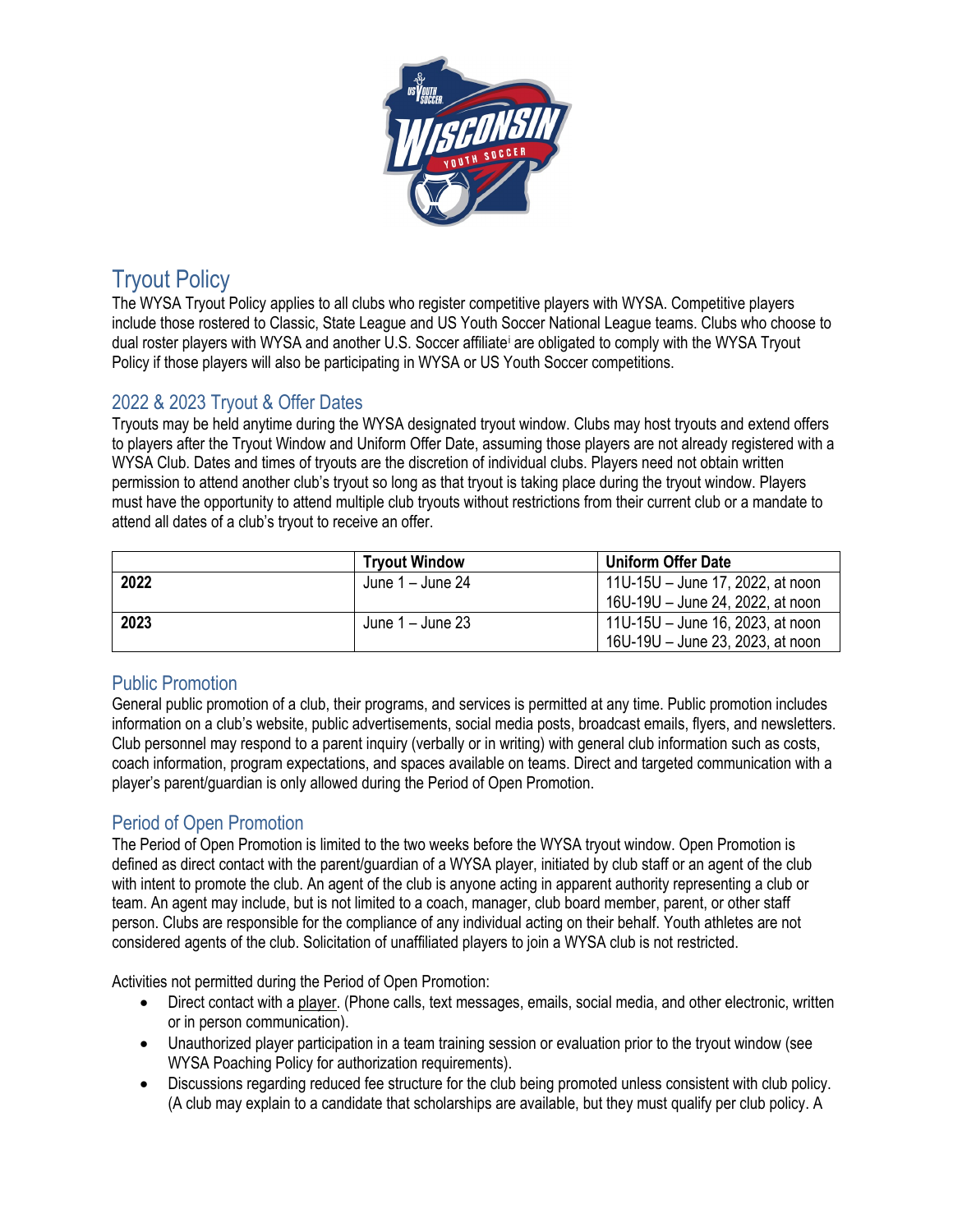club cannot guarantee a player a discount of the uniform cost, reduced registration fee, etc. if the player joins the club.)

• Any offer (verbal or written) made prior to the Uniform Offer Date

#### Early Offers

Clubs can extend early offers to their current seasonal year players for a spot on a specific team in the next seasonal year beginning on the first day of Open Promotion until the Uniform Offer Date. The offer for a specific team obligates the club to register the player on the team listed in the offer. Players may respond immediately to early offers but are not required to do so. The expiration of an early offer cannot be before 12:00 noon on Thursday, the day before the "Uniform Offer Date" for its respective age group.

#### **All early offers must contain the following statement in the offer:**

*Clubs may extend early offers to current seasonal year players for a spot on a specific team in the next seasonal year. The offer for a specific team obligates the club to register the player on the team listed in the offer if the offer is accepted. Players may respond immediately to offers but are not required to. By accepting an early offer, you understand that you are committing to a position on "Team" and obligated to "Name of Soccer Club" for the entire upcoming seasonal year and that you may not attend a tryout with another club. Players who commit to a team and wish to move to another club in the same seasonal year will be considered a player transfer, subject to the WYSA Competitive Player Transfer Policy.*

### Notification to Players

Players are not required to attend a tryout to receive an offer. Offers to players must be in writing (email or web posting) and may not occur until the Uniform Offer Date. (Early offers are the exception.) Extending an offer prior to the Uniform Offer Date is considered a violation of the WYSA Tryout Policy and will result in sanctions of the offending club.

A legitimate offer must be in writing and include:

- 1. Date and time of offer,
- 2. Name of club representative making the offer, and
- 3. Specific team for which the offer is being made.

Clubs may extend offers to an age group pool in the 11U and 12U age groups only. All offers to players 13U and above must be for a specific team.

Should a club be required to change their original offer, they must extend a new written offer communicating the change and obtain acceptance from the player. A change in offer cancel's the player's obligation to the club unless the change is accepted by the player.

### Response from Players

Acceptance must be in writing. If registration with the club constitutes acceptance of an offer, there must be a written statement communicating that in the offer or on the registration form. Players may respond immediately to offers but are not required to do so. Offers extended on or after the Uniform Offer Date are valid for at least 24 hours during which time the player is guaranteed a spot on the team specified. A club or team may extend the length of time an offer is valid at their discretion.

A player is considered committed to a club and team when:

- 1. Written acceptance occurs, and
- 2. A parent/guardian submits the player registration.